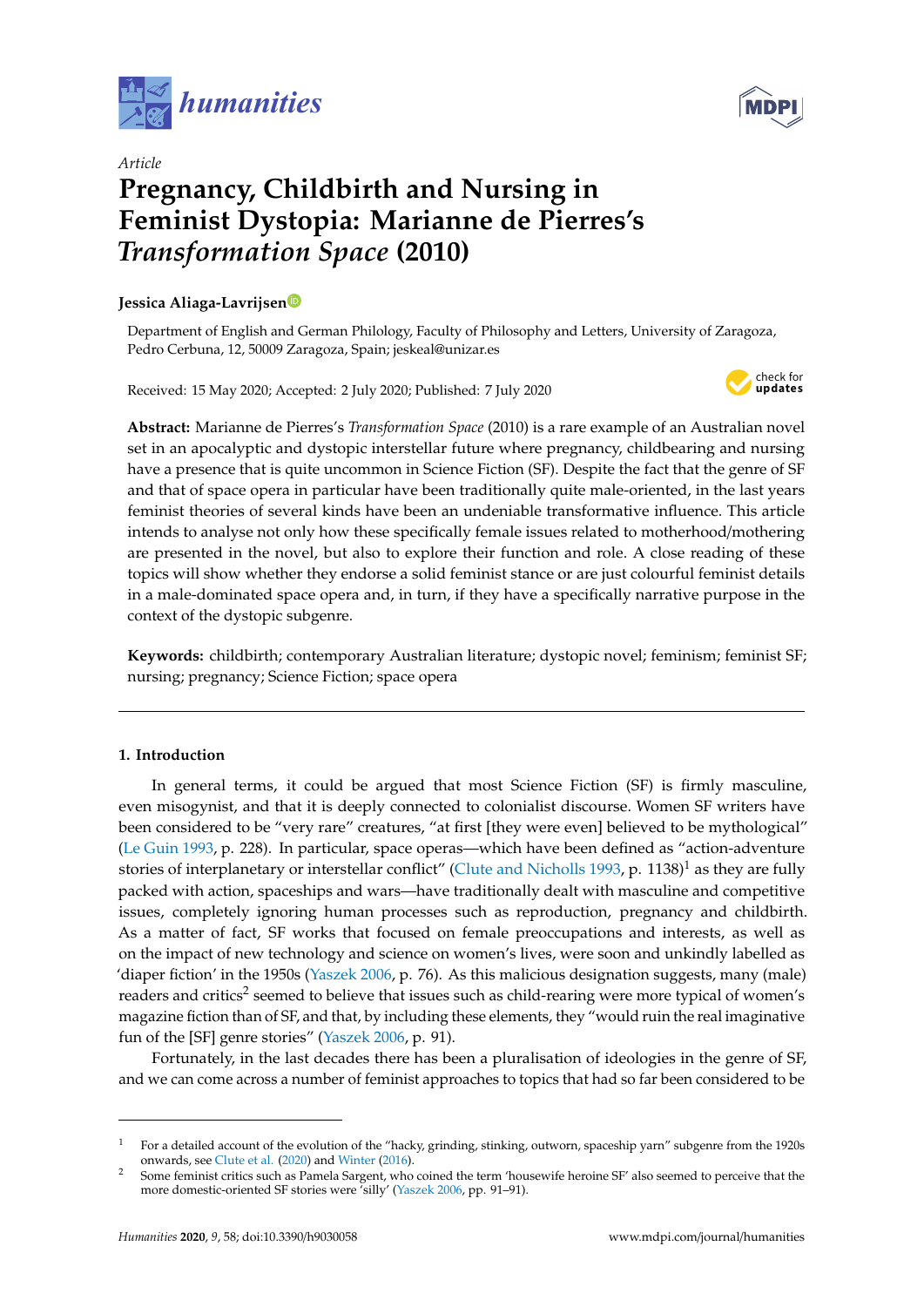classically male, such as the conquest of outer space, time travel—or the mastering of time—intergalactic conflict and extraplanetary trade expansion, among others [\(Aliaga-Lavrijsen](#page-10-2) [2019,](#page-10-2) p. 59). However, as Lisa Yaszek contends, "SF was never about boys and their toys" [\(Yaszek](#page-12-2) [2018,](#page-12-2) p. ix), as "women have been involved in shaping SF all along" (xi). Yet, it cannot be denied that women in SF have met a lot of resistance, as in many other fields of art and real life. Despite the growing presence of women SF writers and of SF feminisms, patriarchy and misogynist ideologies are still operative, and sexism is still nowadays as discernible in the genre as before.<sup>3</sup>

A primary concern of 'sf feminisms'<sup>4</sup> since the 1970 has been the thorough questioning of "the masculinist discourses of traditional science fiction" and the breaking down of "universalist assumptions about gendered identities" [\(Baccolini](#page-10-3) [2000,](#page-10-3) p. 16). As Baccolini further contends, the dialectical engagement with tradition that authors such as Anne McCaffrey, Joanna Russ, Ursula K. Le Guin, Alice Sheldon (James Tiptree Jr.), Marge Piercy and Octavia Butler have established has in turn given way to new genres such as "'open or critical dystopia,' which seems to be the preferred genre of the 1980s and 1990s" [\(Baccolini](#page-10-3) [2000,](#page-10-3) p. 16). In contrast to 'classical dystopias', in which there is little space for optimistic outcomes, critical dystopias "allow readers [ . . . ] to hope by resisting closure [and] maintain the utopian impulse within the work" [\(Baccolini and Moylan](#page-10-4) [2006,](#page-10-4) p. 7). By examining patriarchal and colonial societies, these works "can aid readers in moving towards change" [\(Stankow-Mercer](#page-12-3) [2009,](#page-12-3) p. 91).

More particularly, the subgenre of feminist dystopia5—inaugurated by Rose Macaulay's *What Not* [\(Macaulay](#page-11-1) [1918\)](#page-11-1) and to be followed by Charlotte Haldane*Man'sWorld* [\(Haldane](#page-11-2) [1926\)](#page-11-2), Cicely Hamilton's *Lest Ye Die* [\(Hamilton](#page-11-3) [1928\)](#page-11-3), Naomi Mitchison's *We Have Been Warned* [\(Mitchison](#page-11-4) [1935\)](#page-11-4) and Katherine Burdekin's *Swastika Night* [\(Burdekin](#page-10-5) [1937\)](#page-10-5), among others—usually warns against the harmful consequences of patriarchy, and questions its political and/or moral theory by depicting a future in which this ideology grounds the systemic oppression of the female sex by the male sex [\(Little](#page-11-5) [2007,](#page-11-5) p. 16). This genre "specifically addresses gender ideologies and issues, and often uses current social conditions to show the sexism inherent in societies that follow a patriarchal model" [\(Stankow-Mercer](#page-12-3) [2009,](#page-12-3) p. 91). Hence, in a sense it could be argued that these novels are projections of past and present misogynistic realities. As Judith A. Little has pointed out, feminist SF dystopias "imaginatively mirror actual abominable treatment of women" [\(Little](#page-11-5) [2007,](#page-11-5) p. 16). This is the reason why many feminist dystopic novels specifically and also explicitly deal with sexual violence, forced reproduction, pregnancy, abortion, ectogenesis, reproductive control and gender roles from different feminist perspectives, which sometimes hold opposing opinions on some of these issues.

Perhaps the most controversial or debatable topic dealt with in these novels is motherhood/mothering, as the several feminisms included under the umbrella term 'radical feminism' have often shown divergent perspectives on it. As [Rich](#page-12-4) [\(1976\)](#page-12-4) has noted, 'motherhood' can be interpreted and experienced as a patriarchal institution, as opposed to 'mothering', which would be female-defined and centred, and which she understands as a female empowering experience. On the one hand, following Rich's distinction we find some feminist thinkers, such as [Firestone](#page-11-6) [\(1970\)](#page-11-6), [Allen](#page-10-6) [\(1984\)](#page-10-6) and [Stanworth](#page-12-5) [\(1987\)](#page-12-5), who perceive motherhood as a biological trap for women and as building up the very basis for gender inequality. In this line of thought, ectogenesis<sup>6</sup> would appear as a technological liberating tool that would free "women from the tyranny of their reproductive biology"

<sup>&</sup>lt;sup>3</sup> This is made patent in controversies such as the one surrounding the 2015 Hugo Awards, in which a "block of male authors [ . . . ] manipulated the nomination process in order to eliminate novels perceived by them as being too focused on social and political messaging (including feminism)" [\(Bosho](#page-10-7)ff [2017,](#page-10-7) p. 4).

<sup>&</sup>lt;sup>4</sup> Helen Merrick uses the term "sf feminisms" rather than "feminist sf" because the former includes a variety of communities and generations that the later does not [\(Merrick](#page-11-7) [2009,](#page-11-7) p. 9).

<sup>5</sup> It was John Stuart Mill who coined the world 'dystopia' in 1868, but it was not until the turn of the nineteenth century that the dystopian literary genre began to flourish, when many visionary utopic narratives started showing fear and anxieties of control [\(Gidley](#page-11-8) [2017,](#page-11-8) p. 17).

<sup>6</sup> For a more detailed account of ectogenesis and its representation in feminist SF literature, see [\(Aliaga-Lavrijsen](#page-10-8) [2021\)](#page-10-8).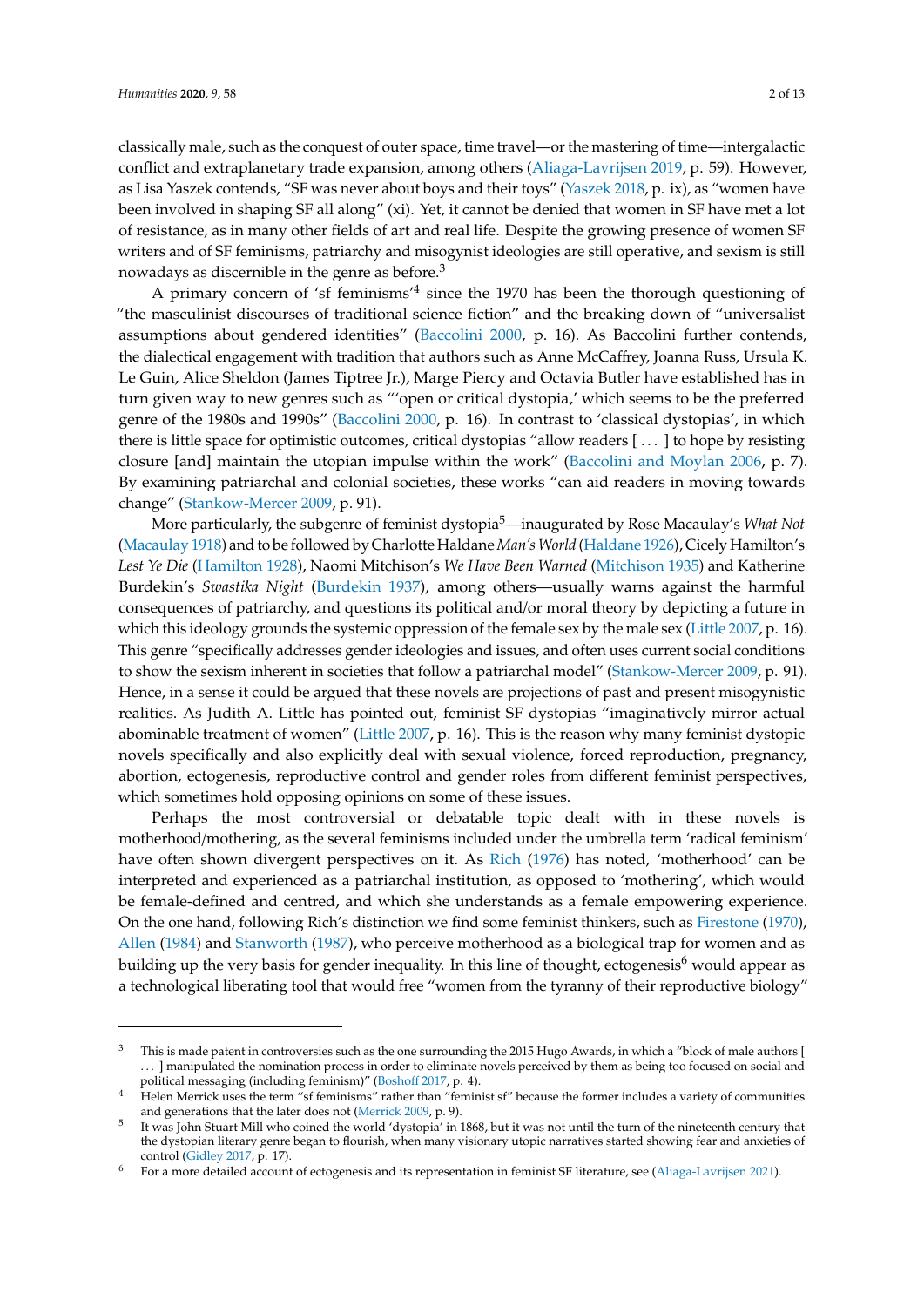[\(Firestone](#page-11-6) [1970,](#page-11-6) p. 301). On the other hand, we find the contrasting view held by thinkers such as Andrea O'Reilly, who defend the possibility or potentiality of feminist mothering and advocate the need to support *'matricentric feminism'* [\(O'Reilly](#page-11-9) [2016\)](#page-11-9). In short, while motherhood as an institution is a male-defined site of oppression, women's own experiences of mothering can nonetheless become a source of power [\(O'Reilly](#page-11-10) [2014,](#page-11-10) n.p.), hence the importance of analysing the representation of these topics in depth.

Marianne de Pierres's *Transformation Space* is an uncommon example of a feminist new space opera set in an apocalyptic and dystopic future where pregnancy, childbirth and nursing have a presence that is normally absent in the genre of SF. For this reason, it will be the aim of this paper to analyse how these specifically female issues related to motherhood/mothering are presented in the text, together with their function and role in it. A close reading of the novel will reveal whether these topics offer a feminist stance in a male-dominated and futuristic atmosphere, and if they have a specifically narrative purpose in the context of the subgenre.

## **2. Marianne de Pierres's** *Transformation Space*

Marianne de Pierres holds a strong interest for feminist fiction, which earned her the 2014 Curtin University Distinguished Australian Alumni Award for "significant and valuable contributions to society in recognition of her feminist speculative fiction" [\(Landeese](#page-11-11) [2016,](#page-11-11) n.p.). She claimed to have been influenced by the works of female speculative fiction writers such as Octavia Butler, Sheri S. Tepper and Nancy Kress, as well as Le Guin [\(Bosho](#page-10-7)ff [2017,](#page-10-7) p. 276). Furthermore, in her PhD de Pierres asserts that "certain female speculative fiction authors imagine future feminism in their work" [\(Landeese](#page-11-11) [2016,](#page-11-11) n.p.), so it becomes evident that she is very much aware of theories of cyber feminism and post-feminism, as well as the work of other feminist SF authors.

Roslyn Weaver labels de Pierres as a post-colonial feminist writer, central to apocalyptic Australian science fiction [\(Weaver](#page-12-6) [2011,](#page-12-6) pp. 164–86). Despite her popularity, however, de Pierres's work is a rarity in itself. As the author herself has commented in an interview, "I am probably Australia's best-selling female science fiction writer." There is a laugh before she continues: "Because there aren't many of us!" [\(Meacham](#page-11-12) [2011,](#page-11-12) n.p.). In Australia, she further states, "there is no culture that encourages female authors to write SF" [\(Bosho](#page-10-7)ff [2017,](#page-10-7) p. 281). Besides, "female-authored SF can hit some obstacles with male readers' perceptions", so this is not the easiest genre to become a popular writer [\(Bosho](#page-10-7)ff [2017,](#page-10-7) p. 282). Things are slowly changing, though, and as she goes on to explain, "[t]oday, there's a whole range of women—and men—writing much more rounded female characters. Science fiction has become a better genre to read than it ever was" [\(Meacham](#page-11-12) [2011,](#page-11-12) n.p.). Indeed, female characters are no longer accessories to male-domineered plots, but they have instead become central figures in many SF and dystopic works.

This is definitely the case of De Pierres's *The Sentients of Orion* series, a new space opera with dystopic elements displaying many feminist concerns while showcasing a central, well-defined and active heroine, Mira Fedor. The subgenre of new space opera evolved at the same time as cyberpunk, and has been said to involve newer technologies, as well as rounder characterization. Michael Levy claims that this genre favours character development, high literary standards, verisimilitude and a moral exploration of contemporary social issues [\(Levy](#page-11-13) [2008,](#page-11-13) p. 132). Moreover, it puts special emphasis on ethics and how science and technology impact and affect civilisations. For this reason, it could be argued that the new space opera is closer to feminist SF than the 'old' space opera, traditionally regarded as an escapist and masculinist genre.

De Pierres creates empathy with the characters that she develops in her narrative [\(Wilson](#page-12-7) [2010,](#page-12-7) n.p.). This might be due to her construction of round and complex characters, together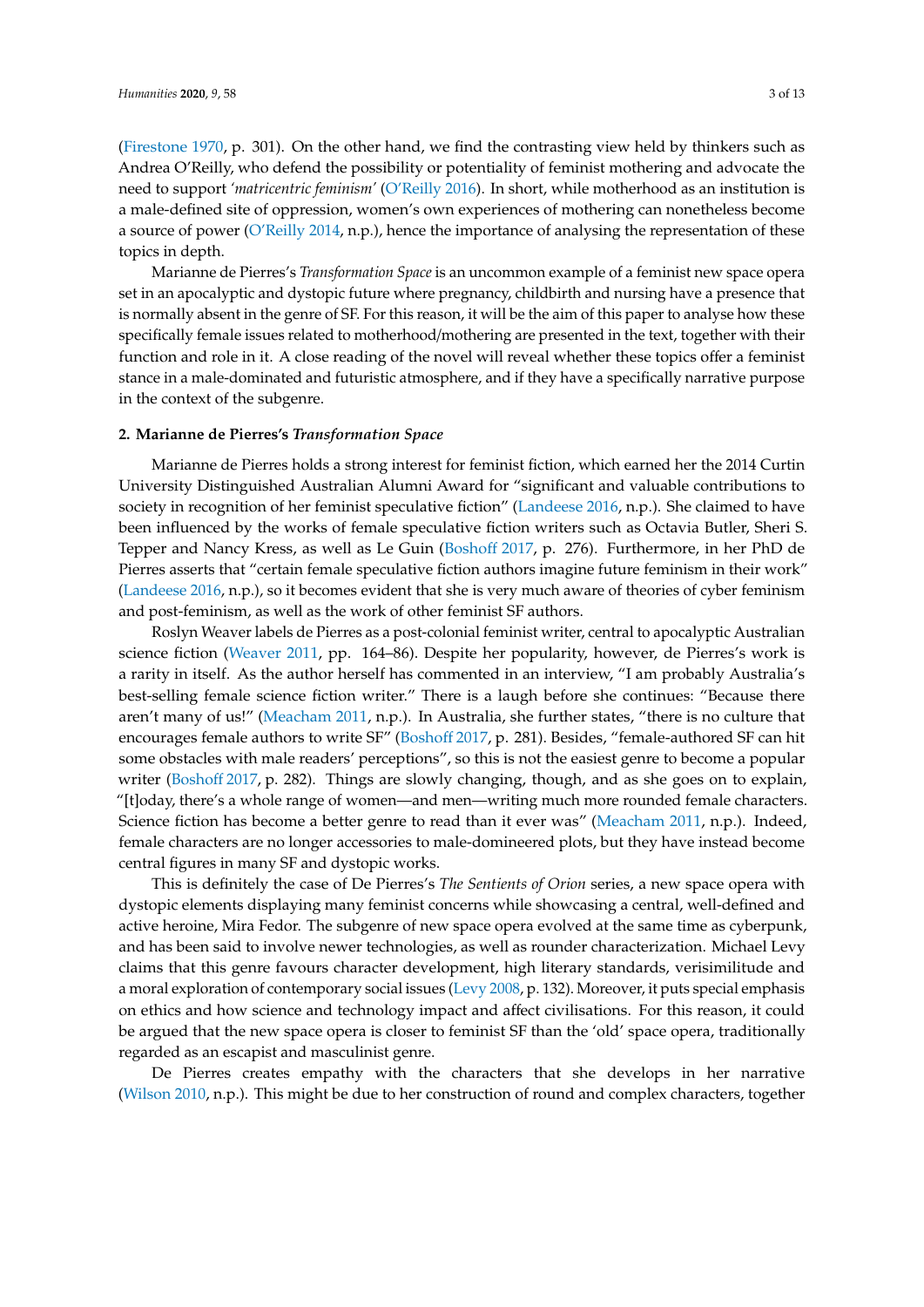with her use of multiple viewpoints in the series<sup>7</sup> to give fragmented and complementary perspectives. As de Pierres argued, "it was a very conscious decision to go to third person, multiple viewpoint [ . . . ] I wanted Sentients to be complex and nuanced and tricky" [\(Pierce](#page-12-8) [2010,](#page-12-8) n.p.). The plot is thus structured around the different characters' viewpoints, together with those of the central figure and heroine.

In order to contextualise my analysis, I will briefly outline some of the most important elements in the plot. In *Dark Space*, the first book of *The Sentients of Orion* series, the setting is Araldis, a small mining planet ruled by a strongly male-oriented Machiavellian society, from which women try to "escape their repression by learning how to reverse the Latino male control over fertility" [\(de Pierres](#page-10-9) [2007,](#page-10-9) p. 198). Baronessa Mira Fedor is the first aristocrat to have been born with a gene that allows her to communicate directly with the biozoon creatures that control the spacecrafts [\(Burgess](#page-10-10) [2008,](#page-10-10) n.p.). Besides, she is also the first woman to have ever been born with this gift, which Principe Franco, the ruler of the planet, finds wholly unacceptable. When, at her graduation ceremony, it is announced that the gene will be transferred from Mira to Trinder Pelligrini, Prince Franco's son, Mira has no other choice but to escape [\(Burgess](#page-10-10) [2008,](#page-10-10) n.p.). Before she is forced to leave, Trinder Pelligrini sexually assaults her in order to keep his genetic line. Mira will get pregnant as a result of this violent act [\(de Pierres](#page-10-9) [2007,](#page-10-9) p. 368). In *Mirror Space* [\(de Pierres](#page-10-11) [2009\)](#page-10-11), the third book of the series, Post-Species aliens conduct some genetic experiments on her unborn baby<sup>8</sup> and, in the fourth, titled *Transformation Space*, Mira realizes that her gestation is taking place at an un-human pace (the extropists' procedures are having unforeseen effects on her unborn child). Her gender-neutral baby is born and, although Mira always refers to her as "she." This baby, whom Mira decides to name her Nova, will play a key role to prevent "the end of humanesque- and alien-kind" (344) and the destruction of the universe. In this fourth book, all the action, together with the outcome of the whole series, revolves around the figures of Mira Fedor and her child; pregnancy, childbirth and the first moments in the lives of mother and baby are remarkably highlighted.

The capacity to become a mother has been usually taken as one of the key signifiers of sexual difference and is thus a recurrent theme in feminist studies. Yet, the topic of motherhood/mothering is not very frequently tackled in SF. As Russ has stated, in many feminist SF texts addressing gender, child "bearing arrangements are never described" [\(Russ](#page-12-9) [2007,](#page-12-9) p. 25). As she further comments, "the women who appear in these stories are either young and childless or middle aged, with their children safely grown up" [\(Russ](#page-12-9) [2007,](#page-12-9) p. 25). The reason for this may have been the wish to escape the misogynist attacks against fiction that tackled these issues ('diaper fiction' was a case in point), or else the strong influence of the feminisms of the 1970s and 1980s, as put forward by critics such as Firestone, Rich and Allen, who concluded that pregnant women and mothers were, in a way, biologically trapped.

De Pierres's work will be an exception, $9$  as it clearly focuses on both the physical and emotional impact of pregnancy, birthing and nursing. As this analysis will show, the function of these elements is twofold: On the one hand, they allow for the representation of female issues in a male-controlled environment, whose setting is that of most space operas, namely, spaceships and intergalactic territories. On the other hand, they carry out a feminist reading and critique of female processes in patriarchally controlled and constructed situations.

## *2.1. Pregnancy*

*Transformation Space* opens with Mira desperately protecting the vulnerable foetus so rapidly growing within her [\(Meacham](#page-11-12) [2011,](#page-11-12) n.p.): Mira "had begun to lose her pregnancy waters in the

<sup>7</sup> Dorothea Boshoff argues that *The Sentients of Orion* series conforms to the characteristics of "new space opera" in its cyberpunk element of political commentary, but also "in its detailed characterisation and its move away from the 'chauvinism' present in original space opera" [\(Wolfe](#page-12-10) [2014,](#page-12-10) p. 67).

<sup>8</sup> The experiments carried out by the extropists, which might bring to mind the genetic manipulations performed by the Oloi in Octavia E. Butler's *Dawn* [\(Butler](#page-10-12) [1987\)](#page-10-12), are in fact manipulations of the foetus' genetic material.

<sup>9</sup> Another exception is the pioneering SF novel by Naomi Mitchison *Memoirs of a Spacewoman* [\(Mitchison](#page-11-14) [1962\)](#page-11-14), in which the female main character has several hybrid children with various alien species. For more on this, see: [\(Aliaga-Lavrijsen](#page-10-13) [2020a\)](#page-10-13).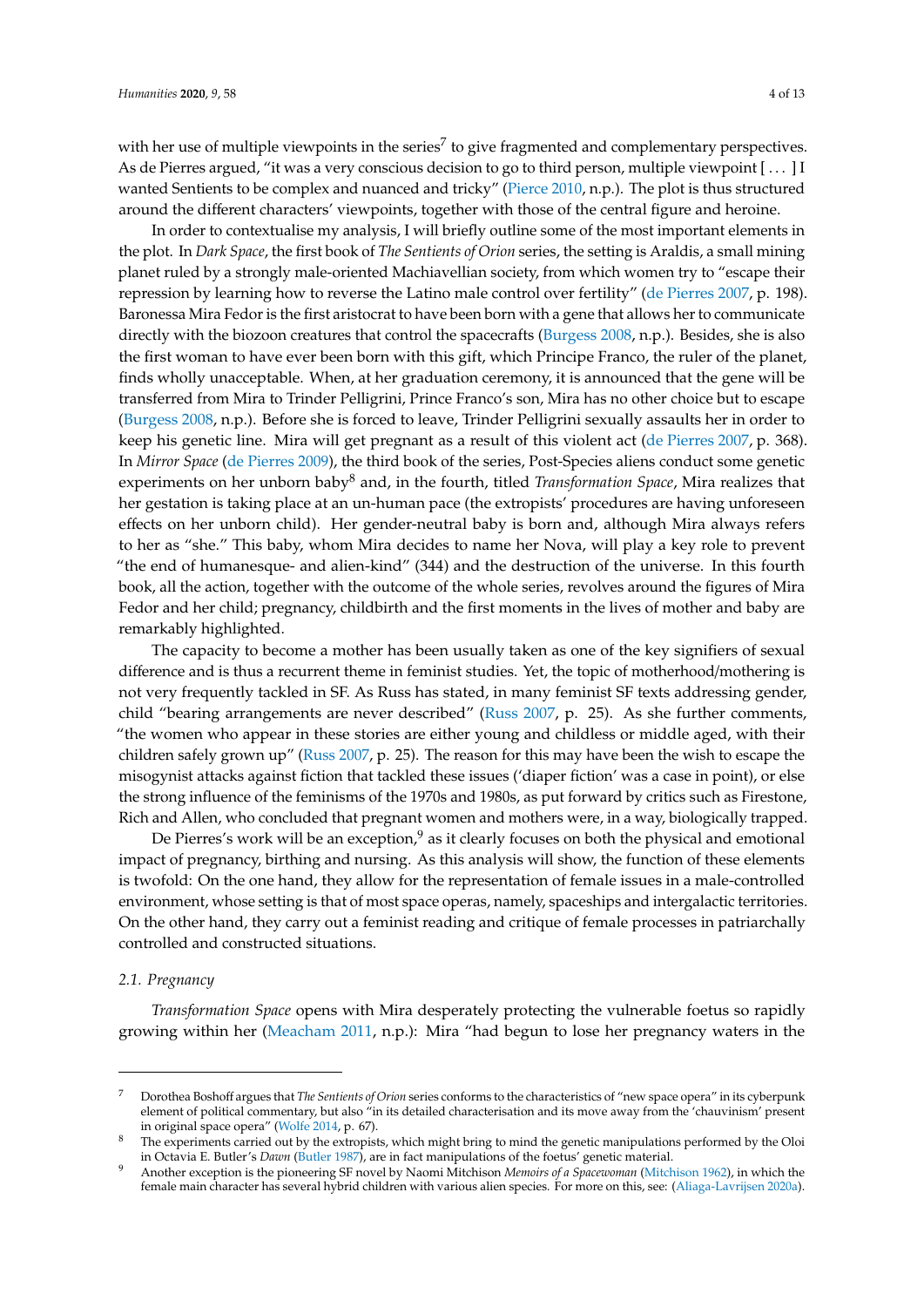conference room on Intel station" and is seriously worried about her baby [\(de Pierres](#page-10-14) [2010,](#page-10-14) p. 6). As was argued before, her gestation is proceeding at an incredible speed due to the genetic mutations performed on the foetus. The baby conceived on Araldis, Mira explains, "is only a short time in the womb, and yet it wants to be born" (58). Furthermore, her biozoon believes "that the child is not properly humanesque" and that it is a Post-Species hybrid (58). The biozoon can control or take care of Mira up to a point, but it is not "able to stop the birthing process that has begun, only slow it down" (54). As Rene, one of the characters, explains, Mira's "circumstance . . . her condition . . . is complex and unusual" (57). It goes without saying that this not the most common situation on a spaceship.

The fact that there is no father figure is also addressed several times in the novel. Some characters, such as Rene, are asked if "the child" is theirs" (57), and Mira is questioned several times if "the father is alien" (58); if "the father was humanesque" (72); or directly "[w]ho was the father?" (300). Not surprisingly, in future outer space, prejudices about single mothers exist, too. In Mira's case this is especially painful, though; readers know that she got pregnant as a result of having been sexually assaulted by Trin.

There are certain elements related to sexual assault that might bring to mind the violence inflicted on Aboriginal women by white settlers. Mira is not only a strong heroine, but also a survivor of gender-based violence. As Boshoff and Byrne have stated, the novel "contains a trenchant critique of contemporary discourse about sexuality and sexual misconduct" (Boshoff [and Byrne](#page-10-15) [2019,](#page-10-15) p. 89). The terrible abuse that Mira (like many Aboriginal women) experiences is portrayed as a not-uncommon event on the planet she comes from, Araldis, as well as on Orion. In *Dark Space*, the first novel in the Sentients series, "women are objectified and seen only as possessions, conquests or mild entertainment" (Boshoff [and Byrne](#page-10-15) [2019,](#page-10-15) p. 92). They, like many Aboriginal women in the past, have been deprived of their power and freedom to reproduce. As is well known, not only did white settlers take absolute control of the Australian land, but they also sexually assaulted Aboriginal women at will, the outcome of which were the so-called "half-caste" children.<sup>10</sup> To make matters worse, on account of the assimilationist policies enforced by the government many of these children, also called the Stolen Generation, were forcibly removed from their Aboriginal mothers to be taken to missions so that they could trained to become servants to white families.<sup>11</sup>

As was stated before, Trin sexually assaults Mira in order to impregnate her with his genes and make sure that his racial line continues. According to Boshoff and Byrne, "[t]here are distinct echoes here of the racist fear of miscegenation among colonialists by conceiving children with 'natives' and so contaminating the 'purity' of the racial line" (Boshoff [and Byrne](#page-10-15) [2019,](#page-10-15) p. 96). Trin's obsession with genetic purity immediately brings to mind the forced sterilization that some Indigenous Australian women suffered, described by many as yet another act of genocide. Their body integrity was completely violated, while their psychic integrity became fully destroyed. Unfortunately, the effects and consequences of these acts can still be felt nowadays.<sup>12</sup>

The fact that Mira freely decides whether she wants to continue with her pregnancy or not and finally chooses to keep her baby is a clear sign of power and resistance against the patriarchal appropriation of the female body. Besides, the fact that her baby is a hybrid foetus and that she knows it also contributes to subverting Trin's fantasy of racial purity. Much to his regret, his genes will not be passed on 'pure.' This anxiety about racial mixing can be found in many SF stories of the 1920s

 $10$  It must be said that this violence is not exclusive to the continent of Australia, and that many feminist dystopias "denounce the current onslaught on women's reproductive rights" and freedom all over the world (Martí[nez-Falquina](#page-11-15) [2019,](#page-11-15) p. 164).

<sup>11</sup> Doris Pilkington's novella *Follow the Rabbit-Proof Fence* [\(Pilkington](#page-12-11) [1996\)](#page-12-11), later on adapted for film as *Rabbit-Proof Fence* [\(Noyce](#page-11-16) [2002\)](#page-11-16), is yet another text about this Stolen Generation. This is story of three half-breed girls who manage to escape the mission where they had taken after being wrenched from their mothers.

<sup>12</sup> Actually, Indigenous women in Arnhem Land are still being sterilised without fully understanding the procedure and its implications [\(Indigenous News](#page-11-17) [2003,](#page-11-17) n.p.).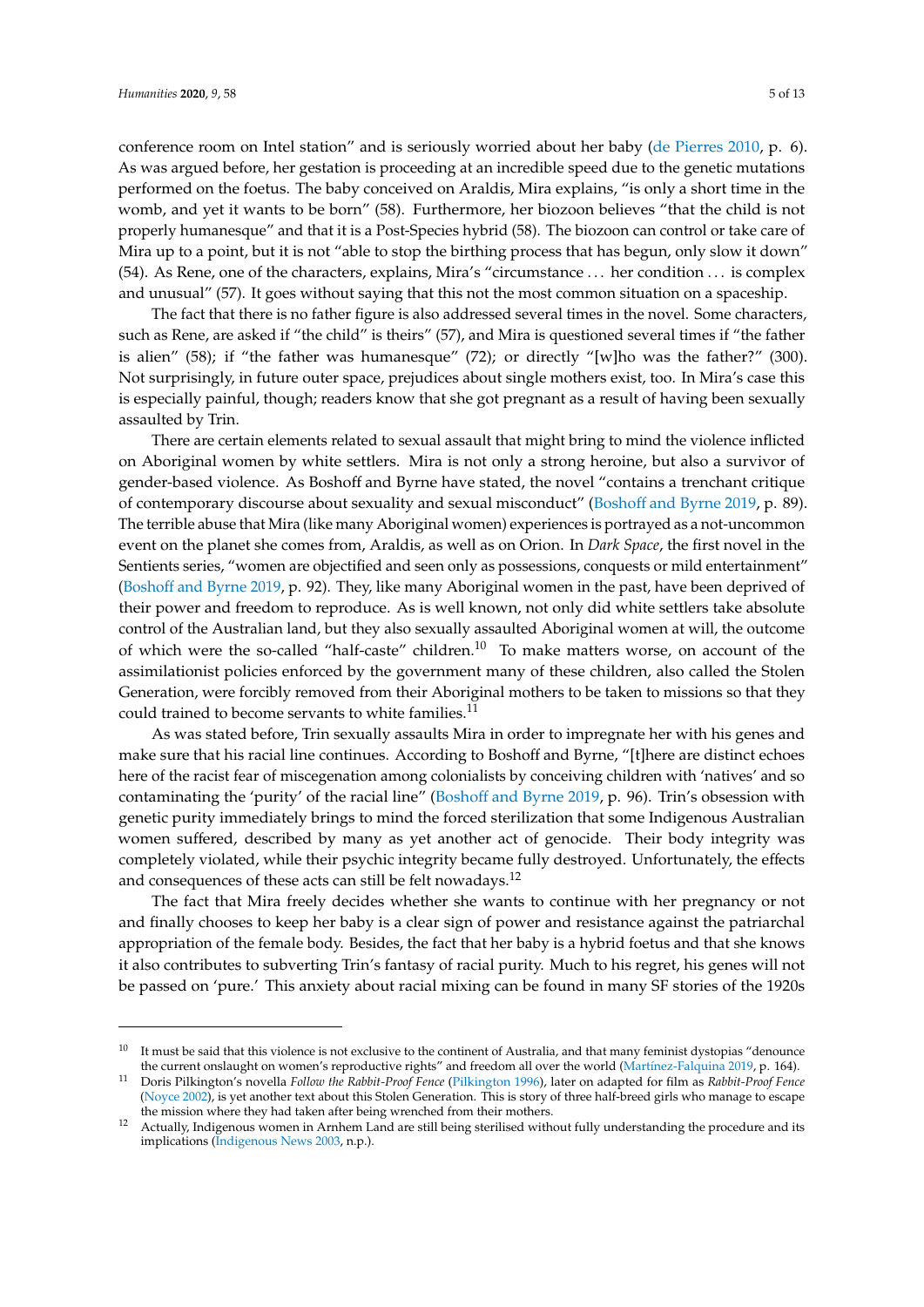and 1930s, when eugenics started to become popular.<sup>13</sup> As Betsy Nies has argued, the rise of eugenics mirrored white male anxiety after WWI, and thus aimed at preserving white male privilege [\(Nies](#page-11-18) [2002,](#page-11-18) pp. xii–xiii). In many pulp stories, the fear of miscegenation and of the upsurge of a mixed race was represented on many occasions by interstellar human–alien relationships [\(Donawerth](#page-11-19) [2006,](#page-11-19) pp. 28–29). It is clear that de Pierres' series subverts and denounces the fear of miscegenation that can be found in many classic (patriarchal) SF stories, and which white male powerful characters in the novel so often show. Moreover, the fact that this hybrid child, unlike many half-breed children in Australia, is not wrenched from her family, but becomes instead the saviour of the galaxy, adamantly challenges the racist belief in the superiority of the pure (white) race.

As Mira arrives at hospital for specialized genetic research with her placenta breaking down [\(de Pierres](#page-10-14) [2010,](#page-10-14) p. 71), she feels "vulnerable lying on her back, covered by a translucent membrane and under the scrutiny of an array of sensors" (71). As a pregnant woman, she feels defenceless, she is in the lithotomy position and in the hands of a misogynous and racist man. Dolin, the clinician, "was like all the others who had come to examine the odd Latino woman carrying a child of indeterminate biology [and thus fatherhood]: curious but nursing a hint of faint repulsion beneath his spill-resistant research whites" (71). As is well known, the lithotomy position—with the mother lying on her back—is the most comfortable position for the clinician, but evidence suggests that the safest position, both for the mother and the baby, is the upright one. In addition, the World Health Organisation states "[i]t is important that any particular position is not forced on the woman and that she is encouraged and supported to adopt any position that she finds most comfortable" [\(WHO](#page-12-12) [2018,](#page-12-12) n.p.). The lithotomy position imposed on Mira increases her anxiety and frustration, and she is deeply worried about her baby: "She stared at the clinician in frustration. They'd all wanted endless details from her but were prepared to give only generalisations in return" [\(de Pierres](#page-10-14) [2010,](#page-10-14) p. 72). She feels that she is not given enough information about the risks that "the accelerator" might entail for the baby, and that she is been treated in a condescending way. Clearly, she does not feel in control of the situation.

#### *2.2. Birthing*

Doctors decide that the baby should be "born through the birth canal—not the normal procedure" (74). Mira refers to this "natural birth" as "uncontrolled birth" (74), making it clear that "natural birth was a rare thing" (75). Readers might deduce that the most common birth in this interstellar setting is through a caesarean section, an operation which should only be made in case of absolute necessity, as it can be a traumatic experience both for the mother and the baby. Although, at present, "caesarean sections have become increasingly common in both developed and developing countries" [\(WHO](#page-12-13) [2015,](#page-12-13) n.p.), according to the World Health Organisation they are "associated with short- and long-term risk which can extend many years beyond the current delivery and affect the health of the woman, her child, and future pregnancies" [\(WHO](#page-12-13) [2015,](#page-12-13) n.p.). The ultimate aim is, therefore, to try to lower the rate to 10% of births in favour of spontaneous labour and natural birth.

The fact that, in the novel, the most natural and beneficial way to give birth has become obsolete clearly points to the dangerously patriarchal nature of this society, in which obstetric violence has become the norm against the wellbeing of both women and babies. When Mira starts having contractions and is in the phase of active labour, doctors want to closely monitor the process: "Gloved hands reached through the bank of lights. 'Stay on your back. We must feel inside the birth canal'" [\(de Pierres](#page-10-14) [2010,](#page-10-14) p. 75). Nevertheless, Mira refuses, makes them go and asks for "women in attendance" (75). As Boshoff has argued, "de Pierres uses the male clinician to represent patriarchal control over and interference in women's bodies and reproductive processes" [\(Bosho](#page-10-7)ff [2017,](#page-10-7) p. 91). For Mira, what feels most natural and safe is the help of a woman. Then, "a stocky woman dressed

<sup>13</sup> Naomi Mitchison's *Solution Three* [\(Mitchison](#page-11-20) [1975\)](#page-11-20) is an interesting example of a feminist SF novel tackling the issue of eugenics in depth. For more on this see: [\(Aliaga-Lavrijsen](#page-10-16) [2020b\)](#page-10-16).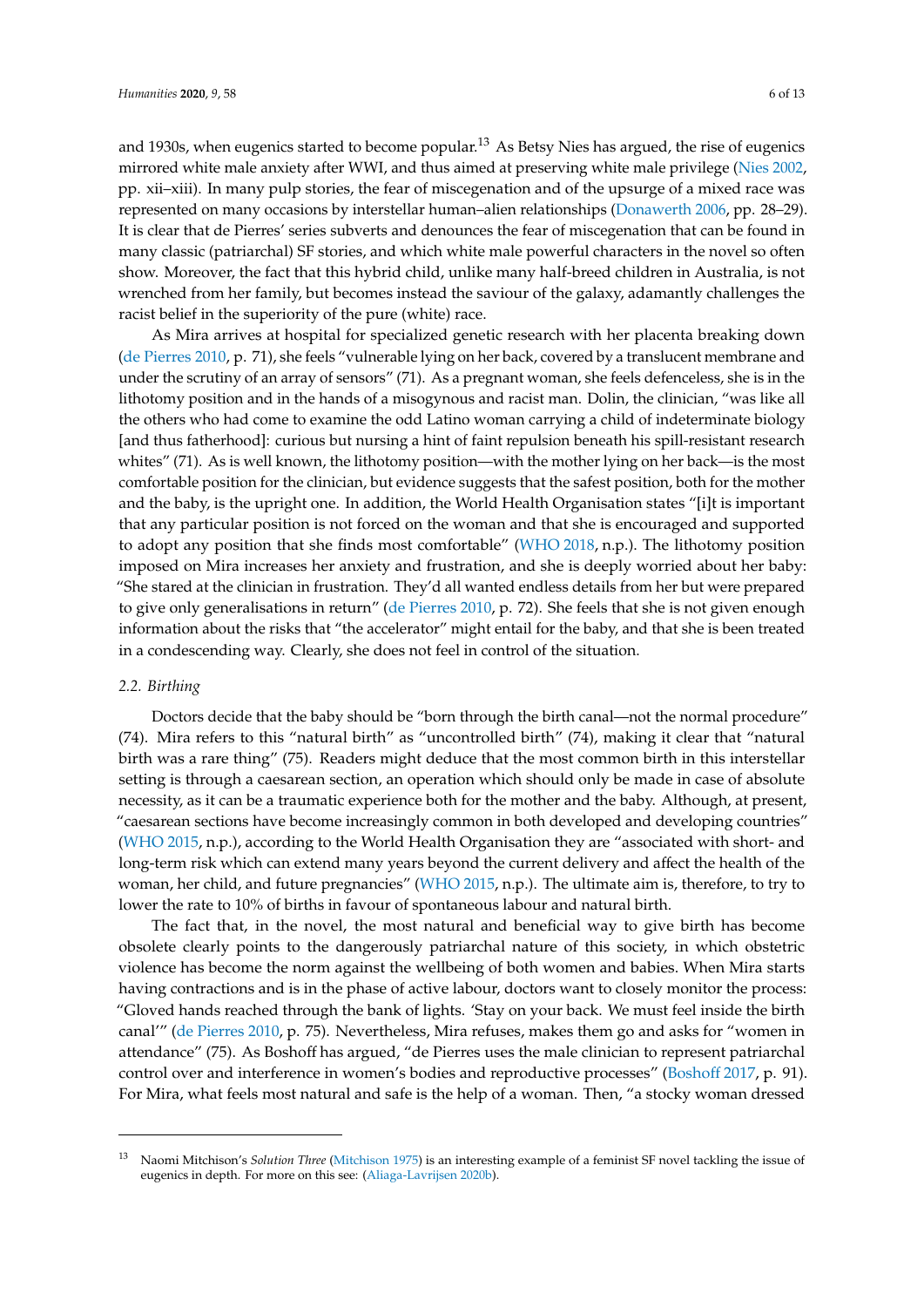in food-smeared overalls" comes to help her [\(de Pierres](#page-10-14) [2010,](#page-10-14) p. 76). Significantly, this improvised midwife—called Linnea—knows more about birth than doctors themselves. This can be inferred by her comment on the excess of light, which is known to inhibit the secretion of oxytocin, a hormone necessary for labour, "What're all these harsh lights for? For Scolar's sake . . . men!" (76). Besides, Linnea addresses Mira with affection, rubs her back and even helps "her onto the floor, into a squatting position" (77). In short, she acts as the ideal midwife, still holding the ancient knowledge lost with the medicalization and technologization of childbirth in most parts of the galaxy. Linnea becomes "her beloved sister Faja" (79), which brings together all the important and strong women in Mira's life. This connection, moreover, allows Mira to gather enough strength to resist patriarchal power and give birth feeling protected.

Once Nova is born, however, the obstetric violence continues, as Mira is not allowed to hold her baby. As Linnea tells her, "Promised Dolin I'd put her straight in here [in the transparent crib], soon as I cut the cord. It's the only reason he let me in. Once the scan's done, yer can have her back" (79). Again, it is the male doctor who decides everything and who holds power, and both women feel powerless. "More clinicians arrived, crowding around the crib" even before Mira is given a chance to hold or see her baby (147). Finally, Linnea asks Mira how she intends to feed the baby, whom she names Nova, "[b]ecause she is new and fresh" (151). A healthy baby that the biozoon, Insignia, also considers to be hers, as she calls it "our child" (78, 80, 174, and 179).

#### *2.3. Nursing*

As soon as Mira is allowed to hold her baby, she feels "an overwhelming swell of emotion and responsibility" (147). She feels that "now she must ensure her survival" (147). De Pierres questions the patriarchal idea that all new mothers instinctively know what to do, which leads many insecure novice mothers to doubt their maternal abilities needlessly [\(Rich](#page-12-4) [1976,](#page-12-4) p. 1; [Douglas and Michaels](#page-11-21) [2004,](#page-11-21) pp. 325–26). As Boshoff states, "the attention to the details of motherhood again come to the fore when Mira is unable to tell the midwife how she is planning to feed her baby" [\(Bosho](#page-10-7)ff [2017,](#page-10-7) p. 93). It is clear that mothering is not something innate. For these reasons, we can conclude that the idea of motherhood presented in the novel is not based on the concept of biological determinism. In fact, and as was commented above, Insignia, the spaceship, also considers herself to be a mother to Nova. And, as we shall see, the link between the three women only becomes much stronger as the novel advances.

In this novel the idea of (patriarchally oppressive) motherhood is replaced by that of mothering, which has rather more positive and empowering connotations. Mira has the strength to confront patriarchal institutions as well as the powerful men who represent them. She does "not trust even Dolin to take the baby from her sight," and states that she "will be present during the tests" [\(de Pierres](#page-10-14) [2010,](#page-10-14) p. 148). Mira now appears to be stronger than before and, as the doctor suggests that she should have a rest while, they "take the child and feed" her, she strongly refuses by exclaiming: 'No!' [ . . . ] 'I will feed her myself. And I will be present at the tests" (149), to then ask them to leave while she "acquaints [her]self with [her] daughter" (149).

Another situation that brings to the fore how motherhood and nursing have been culturally constructed is the fact that Mira does not know how to feed her baby at first—this was not something natural or common on planet Araldis—and she consequently asks Linnea to teach her "some mothering things" (148). Nursing may be innate in babies, but not in mothers, who have to learn it from other motherly figures. Despite its biological basis, nursing is not biologically determined, as it is also culturally grounded. As a matter of fact, race and ethnicity play an important role in successful breastfeeding. Although it is universally accepted in the medical field that breastfeeding is highly beneficial for both mother and child, women belonging to minority groups often run into additional obstacles. Many studies acknowledge that there is a racial divide as regards breastfeeding rates, and that minority groups, especially that of coloured mothers, have a significantly lower rate of nursing, despite the fact that "the benefits [of breastfeeding] may be significantly greater" for them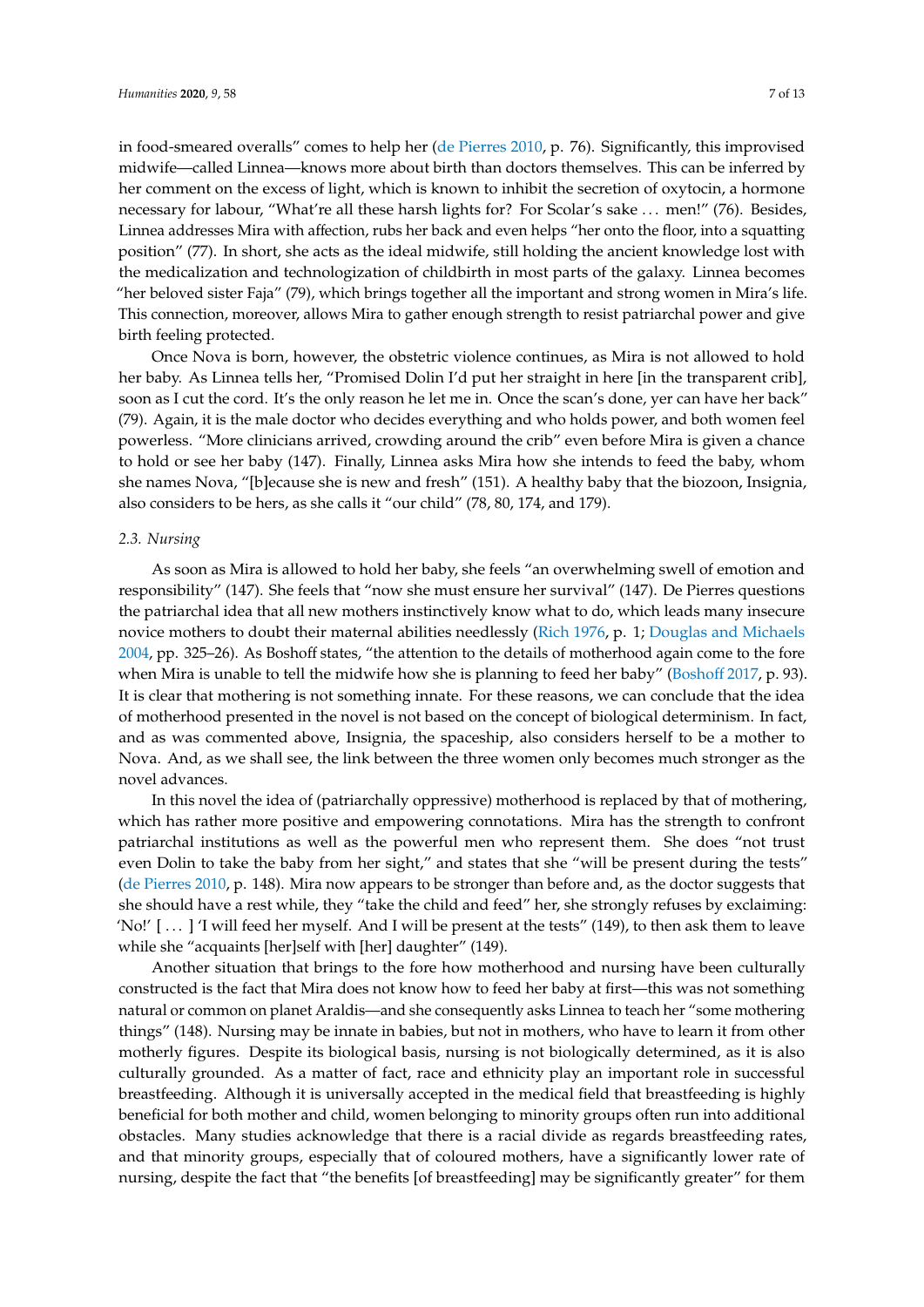[\(Jones et al.](#page-11-22) [2005,](#page-11-22) p. 187). The reason for this is a complex combination of legal, political and structural factors, which "impede black women's ability to breastfeed successfully" [\(Freeman](#page-11-23) [2015,](#page-11-23) p. 3057). In contrast, laws and regulations facilitate white mothers' breastfeeding, and popular culture glorifies it [\(Freeman](#page-11-24) [2018,](#page-11-24) n.p). Taking all of this into account, it can be argued that there is an implied critique against racism in the fact that Mira finds it difficult to breastfeed her baby. The act of nursing becomes an empowering act, not only against patriarchy, but also against exclusively white feminisms.

This being said, it is also true that Mira feels rather vulnerable when nursing: "The baby latched on and suckled without fussing. Mira's whole body relaxed with the movement of her tiny mouth, but with the release came an overpowering need to rest" [\(de Pierres](#page-10-14) [2010,](#page-10-14) p. 175). However, rest is difficult to get in the middle of a galactic war. Mothering apparently prevents her from doing what is necessary to save their lives—although later on readers will discover that it is precisely because she has given birth to Nova that they can all be saved. The novel is realistic in its representation of Mira as a motherly figure: she is tired and has to take care of her baby, in addition to attending to many other urgent matters. It is also true that she sometimes needs to delegate her care: "[t]he Primo vein had tended to all the baby's nutritional needs as they'd travelled, and dealt with her wastes" (202). In a sense, Primo is like a technological doula, helping her in the mothering process: "Mira's breasts, though heavy, were not dangerously engorged. Primo had gently massaged and drained milk from her to keep them healthy and functioning" (202).

Mira also realizes that there is something different in her baby: being alien altered, she has some "unusual characteristics," as the doctor explains (147). She is unnaturally alert (151). Furthermore, the "baby doesn't have reproductive organs of either sex" (151) as she is "neither male nor female" (154). This is something that Mira "could deal with," as biological sex was not something that could bother her. Neither does this bother Insignia, who also believes that this was "[a]*rbitrary and unimportant. Nova is healthy; that is all that matters*" (154, original emphasis). The biozoon knows this because "Nova has explained it" to her telepathically (154). It seems that the baby has inherited her special gene, as she has been communicating telepathically with Insignia since she was in the womb.

As Boshoff has pointed out, "[b]y ascribing gender-neutrality to Nova, who is benign (in contrast to the destructive Post-Species [ . . . ]), de Pierres portrays the positive aspects of gender fluidity as opposed to highlighting the threat it holds [\(de Pierres](#page-10-9) [2007,](#page-10-9) p. 240). Despite the fact that she is neither male nor female, though, Mira feels comfortable using the pronoun "she" [\(de Pierres](#page-10-14) [2010,](#page-10-14) p. 154). As Boshoff goes on to say:

de Pierres uses gender reversal but not in the traditional sense of matriarchal utopia or dystopia. Instead of a society ruled by women, as in Charlotte Perkins Gilman's *Herland* [\(Perkins Gilman](#page-11-25) [1915\)](#page-11-25) or Leslie F. Stone's *The Conquest of Gola* [\(Stone](#page-12-14) [1931\)](#page-12-14), her inclusion of the trope appears in a number of different plot lines, for example the lack of gender and the lack of gender recognition in Insignia. [\(Bosho](#page-10-7)ff [2017,](#page-10-7) p. 247)

Personally, I believe that by choosing the pronoun 'she' Mira is getting rid of all the patriarchal burdens she has suffered, from her sexual assault to obstetric violence, among other negative life experiences on Araldis. Nova represents not so much a genderless being, but rather a being freed from the burdens of gender biases. She symbolizes a new beginning outside the realms of patriarchy. This sense of new beginning and (feminist) hope is emphasized by the role she plays in the final denouement of the novel.

# **3. Nova, or Hope in a Patriarchal Dystopia**

On Araldis, Mira's native planet, we find a backwater society in which men hold all the power. This, as Burgess has pointed out, "is certainly an interesting post-feminist reprisal of look-how-far-we've-come type fiction" [\(Burgess](#page-10-10) [2008,](#page-10-10) n.p.). As has been shown, this patriarchal society is very repressive towards women. Among other things, "Mira has no control over her fertility," as only men can decide when a woman should be impregnated [\(Meacham](#page-11-12) [2011,](#page-11-12) n.p.).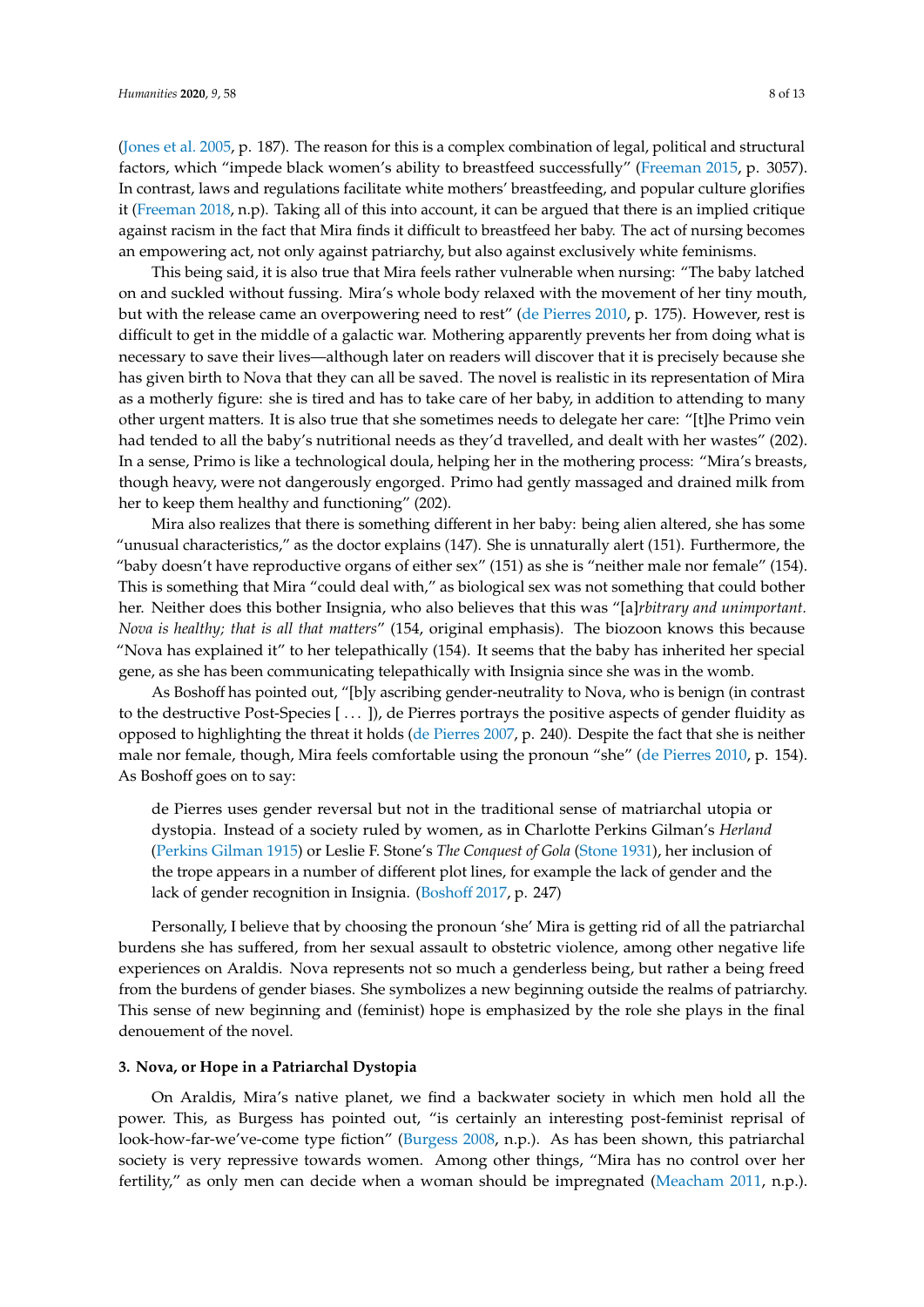Nevertheless, although Mira's pregnancy is the result of a traumatic sexual assault—thus echoing

Octavia Butler's character Lilith, who is sexually assaulted to engender the first Oankali-human child, Akin [\(Butler](#page-10-17) [2000,](#page-10-17) p. 246)—she loves the baby growing inside her and will do anything to protect it, so strong is their in-womb bonding. According to Boshoff, "Nova is not only a new being heralding a new beginning after the trauma of Mira's sexual assault; the child is also a new type of humanesque and embodies gender innovation" [\(Bosho](#page-10-7)ff [2017,](#page-10-7) p. 240). She thus encapsulates the possibility of a new and fresh beginning in a world that is bound to disappear, since a gigantic Post-Species Saqr ship is going to exterminate all known life [\(de Pierres](#page-10-14) [2010,](#page-10-14) p. 384).

As was stated before, Nova can communicate telepathically with Insignia: "Mira struggled to assimilate the fact that her infant was able to communicate with *Insignia* [ . . . ]. It should be impossible. It *should*" (182, original emphasis). Yet, her daughter's special assets suggest that she can make the impossible possible. The connection they had in the womb is now shared by Insignia as well; the three of them have become an interconnected entity, a family with "a telepathic bond" (199). The strong sense of communion concomitant with the process of mothering has been extrapolated to this woman–hybridchild–machine triad. The three of them partake of this communal mothering act. The novel as a result becomes trans-inclusive, as it opens feminism to the consideration of non-biologically determined aspects. With the passing of time, Nova evolves and becomes much more active. Her (telepathic) language becomes more complex and she starts taking decisions. At a certain point, Mira finds out that Nova was actually helping her even before she was born: "You helped me?" (253). The three of them take care of one another. There is no unique figure looking after the rest, but instead, the three of them make up a web of mutual responsibility and care.

As the novel reaches its climax and thousands of Post-Species Saqr crafts attack, Nova's role becomes crucial. Mira and her "newborn child" are the only ones who can prevent the destruction of everything known. As Mira connects with Insignia, she can see a "sea of horror and destruction" (343). The end of the universe is near:

The dust of imploded worlds seemed to coat her, the screams of the dying twisted her stomach, and the dryness of the solar winds parched her mouth. She was there, witnessing the end of family dynasties, the disfiguration of whole planetary systems, the sudden and profound snuffing out of billions and billions of lives. (343)

Despite the horror she contemplates, Mira can still have a glimpse of hope: "[t]he scale of annihilation became incomprehensible, and yet among it she saw faint shafts of hope" (343). Then, her daughter projects "a wave of electromagnetic rebuke" slamming the Post-Species ship and repelling the attack (385). However, it is not through violence that she wins the battle, but by means of (telepathic) dialogue with "The Entity" who is leading the attack. Nova is able to establish real contact with it and convince it not to destroy the universe. She speaks to it about loneliness, sharing "a grave melancholia, a vast emptiness without end" (387). To this the Entity replies that "in death there is life" (388), and that life always comes from destruction and extinction: "And she saw it, the life energy from billions and billions of dead sentients released into space, combining with matter, colliding and transforming into dark energy" (389). The idea that life comes from destruction is, to say the least, controversial, all the more so if we look at it from a postcolonial perspective. Yet, if we regard *Transformation Space as* a feminist and postcolonial *critical* dystopia rather than as a classical one, and focus instead on its hopeful ending, it becomes clear that racialized women, together with mixed-race children, as represented by Mira and Nova, can "invent a new world in which to challenge and change dominant cultural constructions for widely differing agendas" [\(Weaver](#page-12-6) [2011,](#page-12-6) p. 136). As Rosyln Weaver argued with regard to Australian apocalyptic fiction, "[t]he apocalyptic paradigm of revelation and disaster can work effectively to interrogate the history of colonization and relations between white and Indigenous Australians" (136). This somehow questions the idea that apocalypse is, by definition, "a quintessentially male product" [\(Keller](#page-11-26) [1996,](#page-11-26) p. 28), full of "toxic misogyny" (29), in which violence is the central engine to enable the persecution of minority groups and the subordination of women [\(Goldman](#page-11-27) [2005,](#page-11-27) pp. 25–26).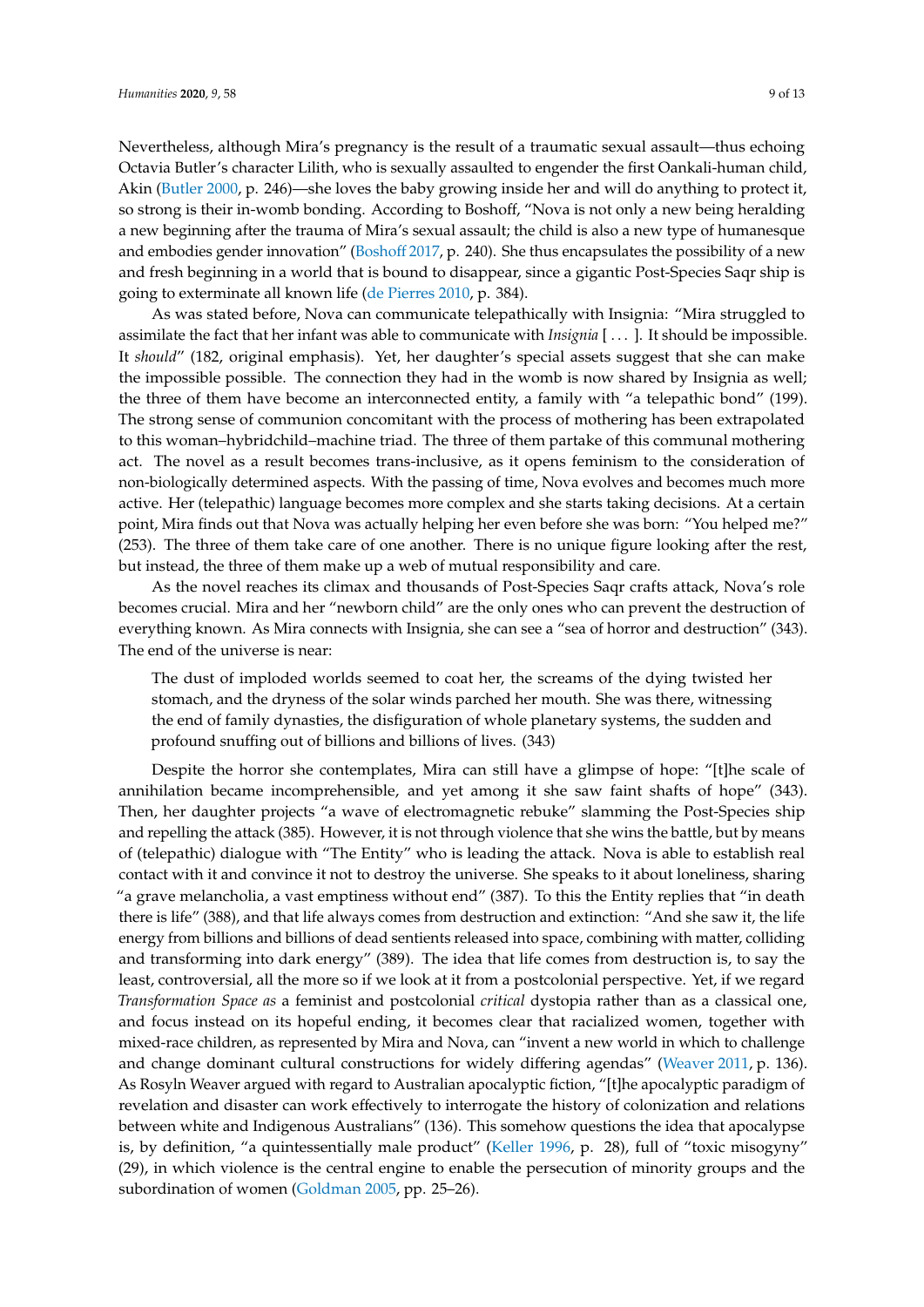In de Pierres's novel, apocalyptic dystopia becomes an opportunity to re-inscribe marginal figures as significant agents in a future improved world, (maybe) free of patriarchal and colonialist forces. Nova embodies hope amidst destruction, she becomes the saviour of the humanesque and the alien, the creator of the new. Similarly, the figure of her hybrid child represents a bright future, a new redemptive beginning. As has been seen, the apocalyptic and dystopic mode, which is experiencing a new surge in the last decades [\(Watkins](#page-12-15) [2020,](#page-12-15) p. 4), is ideologically charged, as it is increasingly tackling specific concerns of people living in particular places [\(Kermode](#page-11-28) [1968,](#page-11-28) p. 57). In *Transformation Space*, the apocalypse is imagined and represented from a feminist perspective by incorporating pregnancy and birth—that is, the beginning of life as created in the female body—as its main issues. According to Rebekah Sheldon, the figure of the child should be seen "as the recipient of a specific biological inheritance freighted with consequence for the future" [\(Sheldon](#page-12-16) [2016,](#page-12-16) p. 3). It is not a blank slate, as it is inscribed into "a story of generational succession and lineage" (3). Nova is Mira's daughter, the child resulting from a sexual aggression to be later on genetically altered by the post-Species. However, it is by no means "mechanistically determined by biological imperatives" (3). Nova, as her name suggests—'new' in Latin—means a new beginning for all, a beginning that might start with an astrological explosion, as so happens in the novel. $^{14}$ 

## **4. Conclusions: There is Hope in Feminist Dystopia**

In conclusion, de Pierres's novel contributes to fostering ongoing conversations about maternity, gender and patriarchy in SF. By focusing on Mira's pregnancy, de Pierres's new space opera reveals itself as clearly feminist, postcolonial and non-escapist. Mira's mothering processes *are female-defined and centred*, and her pregnancy can be interpreted as an act of power and resistance against the patriarchal appropriation of the female body. As this analysis has shown, the representation of pregnancy, birthing and nursing in *Transformation Space* has a twofold function: on the one hand, it allows for the representation of female issues in such a masculine genre as SF, and the subgenre of space opera in particular. On the other, it launches a feminist critique against the violence inflicted on female biological processes that are usually under the control of powerful patriarchal institutions and societies.

After examining the representation of the maternal issues of pregnancy, childbirth and nursing in the novel, together with the role played by the main female heroine and her daughter, it can be concluded that they are lot more than merely feminine elements in a male-dominated world. The analysed topics function as a clear feminist and postcolonial critique of patriarchal ideology, especially as regards reproduction and childbearing. As has become evident, the idea of (patriarchally oppressive) motherhood is replaced in the novel by that of 'mothering,' which entails rather more positive and empowering connotations. Despite all the difficulties that the single pregnant Latino mother has to face, Mira is able to come out triumphant and empowered. Besides, her hybrid and gender-neutral child embodies the positive aspects of gender fluidity: she is free from the burdens of gender biases, and in turn undermines racism and the fear of miscegenation.

Last but not least, the positive role played by the heroine, together with the empowering relationship she has with Nova, allow de Pierres's novel to provide some hope in a dystopic and patriarchal universe. These female characters are able to overcome violence in order to be the agents of their own stories and build up their own futures. Furthermore, this novel offers an alternative to classical dystopia: the birth of Nova has a specific narrative purpose in the context of this dystopic/ apocalyptic novel; by saving the universe, she symbolizes a possible rebirth<sup>15</sup> in a dying world. Nova

<sup>14</sup> Astronomer Tycho Brahe observed a new star in 1572, described in his book *De nova stella* [\(Brahe](#page-10-18) [1573\)](#page-10-18).

<sup>15</sup> In similar lines, Dolores Herrero analyses the power of women's agency as providing some hope of rebirth in dystopian Australian tradition [\(Herrero](#page-11-29) [2017\)](#page-11-29).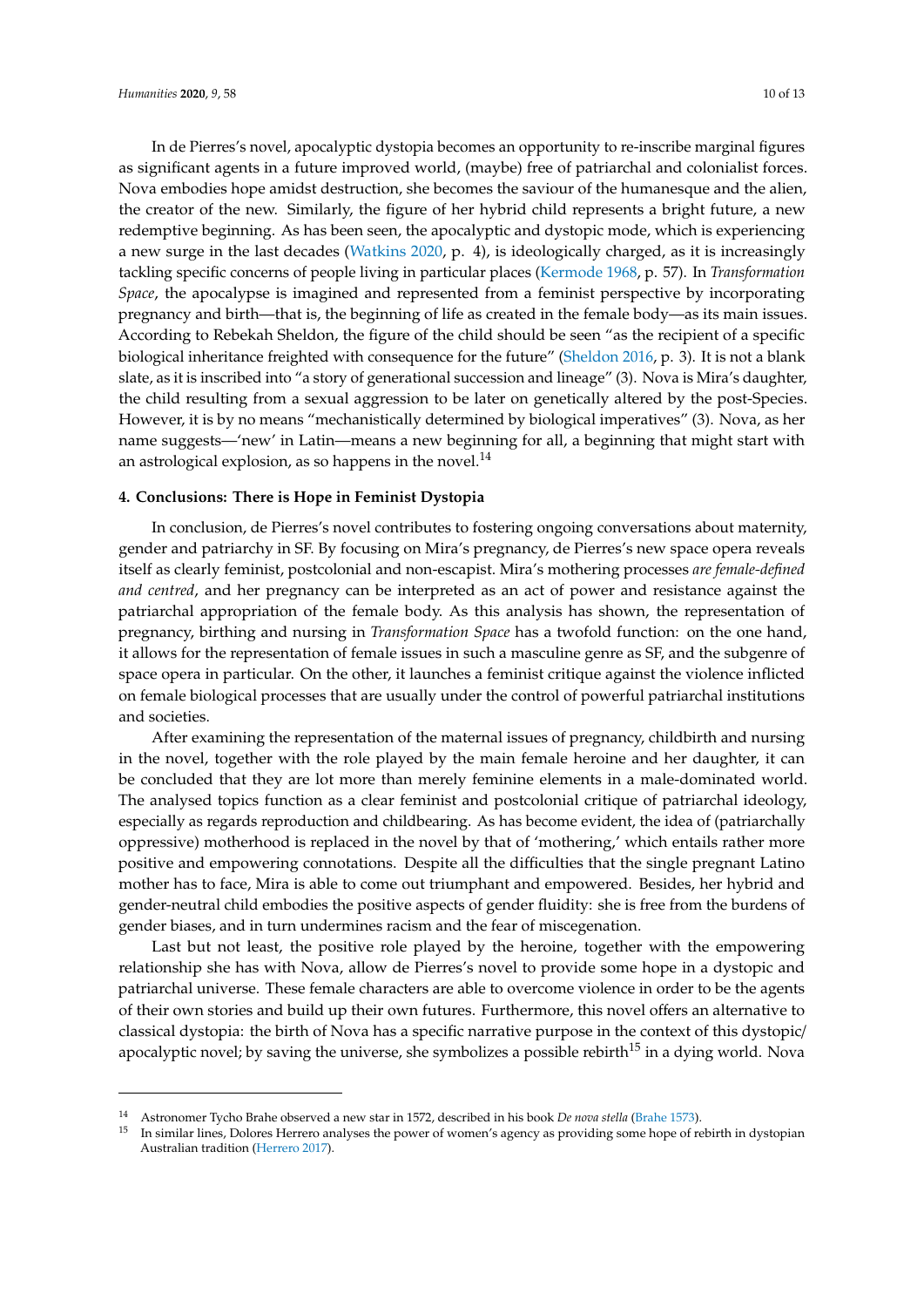is the very beginning at the very end, the new blood in a decaying and oppressive universe so well represented by male-dominated space opera and SF.

**Funding:** The research carried out for the writing of this article is part of a project financed by the Spanish Ministry of Economy, Industry and Competitiveness (MINECO) in collaboration with the European Regional Development Fund (DGI/ERDF) (code FFI2017-84258-P).

**Acknowledgments:** The author is also thankful for the support of the Government of Aragón and the European Social Fund (ESF) (code H03\_17R).

**Conflicts of Interest:** The author declares no conflict of interest.

#### **References**

- <span id="page-10-2"></span>Aliaga-Lavrijsen, Jessica. 2019. A Feminist Perspective on the End of Humanity: P. D. James' *The Children of Men*. *International Journal of Humanities and Social Science Invention (IJHSSI)* 8: 59–63.
- <span id="page-10-13"></span>Aliaga-Lavrijsen, Jessica. 2020a. A Transmodern Approach to Biology in Naomi Mitchison's *Memoirs of a Spacewoman*. In *Transcending the Postmodern. The Singular Response of Literature to the Transmodern Paradigm*. Edited by Susana Onega and Jean Michel Ganteau. New York: Routledge, pp. 213–30.
- <span id="page-10-16"></span>Aliaga-Lavrijsen, Jessica. 2020b. Naomi Mitchison's Solution Three or the Need for Biological and Cultural Difference. In *L'Ecosse: la di*ff*érence*/*Scotland: The Di*ff*erence*. Edited by Sabrina Juillet. Besançon: Presses Universitaires de Franche-Comté, in print.
- <span id="page-10-8"></span>Aliaga-Lavrijsen, Jessica. 2021. Reproductive Technology and New Motherhood(s) in Helen Sedgwick's. *The Growing Season*. In process.
- <span id="page-10-6"></span>Allen, Jennifer. 1984. Motherhood: The Annihilation of Women. In *Mothering: Essays in Feminist Theory*. Edited by Joyce Trebilcot. Totowa: Roman and Allanheld, pp. 315–30.
- <span id="page-10-3"></span>Baccolini, Raffaella. 2000. Gender and Genre in Feminist Critical Dystopias. In *Future Females, The Next Generation. New Voices and Velocities in Feminist Science Fiction Criticism*. Edited by Marleen S. Barr. Lanham: Rowman & Littlefield Publishers, pp. 13–34.
- <span id="page-10-4"></span>Baccolini, Raffaella, and Tom Moylan. 2006. *Dark Horizons: Science Fiction and the Dystopian Imagination*. New York: Routledge.
- <span id="page-10-7"></span>Boshoff, Dorothea. 2017. Crafting Positions: Representations of Intimacy and Gender in The Sentiments of Orion. Ph.D. dissertation, University of South Africa, Pretoria, South Africa. Available online: [http:](http://uir.unisa.ac.za/bitstream/handle/10500/23473/thesis_boshoff_a.pdf?sequence=1&isAllowed=y) //uir.unisa.ac.za/bitstream/handle/10500/23473/thesis\_boshoff[\\_a.pdf?sequence](http://uir.unisa.ac.za/bitstream/handle/10500/23473/thesis_boshoff_a.pdf?sequence=1&isAllowed=y)=1&isAllowed=y (accessed on 1 June 2020).
- <span id="page-10-15"></span>Boshoff, Dorothea, and Deirdre C. Byrne. 2019. "He Said, She Said: Fake News and #MeToo in Marianne de Pierres' Sentients of Orion". In *Messengers from the Stars: On Science Fiction and Fantasy*. Edited by Danièle André and Christopher Becker. vol 4, pp. 88–102. Available online: http://[messengersfromthestars.letras.ulisboa.pt](http://messengersfromthestars.letras.ulisboa.pt/journal/)/ [journal](http://messengersfromthestars.letras.ulisboa.pt/journal/)/ (accessed on 4 July 2020).
- <span id="page-10-18"></span>Brahe, Tycho. 1573. *De nova Stella et Nullius Aeri Memoria Primus Visa*. Copenhagen.
- <span id="page-10-5"></span>Burdekin, Katherine. 1937. *Swastika Night*. London: Victor Gollancz Ltd.
- <span id="page-10-10"></span>Burgess, R. J. 2008. Review: Dark Space by Marianne de Pierres. *Strange Horizons*. April 21. Available online: http://strangehorizons.com/non-fiction/reviews/[dark-space-by-marianne-de-pierres](http://strangehorizons.com/non-fiction/reviews/dark-space-by-marianne-de-pierres/)/ (accessed on 7 March 2020).
- <span id="page-10-12"></span>Butler, Octavia E. 1987. *Dawn*. New York: Warner Books.
- <span id="page-10-17"></span>Butler, Octavia E. 2000. *Lilith's Brood*. New York: Central.
- <span id="page-10-0"></span>Clute, John, and Peter Nicholls. 1993. *The Encyclopedia of Science Fiction*. New York: St Martin's Griffin.
- <span id="page-10-1"></span>Clute, John, David Langford, Peter Nicholls, and Graham Sleight. 2020. Space Opera. *SFE. The Encyclopedia of Science Fiction*. Available online: http://[www.sf-encyclopedia.com](http://www.sf-encyclopedia.com/entry/space_opera)/entry/space\_opera (accessed on 10 April 2020).
- <span id="page-10-9"></span>de Pierres, Marianne. 2007. *Dark Space. The Sentients of Orion, Book One*. London: Orbit.
- <span id="page-10-14"></span><span id="page-10-11"></span>de Pierres, Marianne. 2009. *Mirror Space. The Sentients of Orion, Book Three*. London: Orbit.
- de Pierres, Marianne. 2010. *Transformation Space. The Sentients of Orion, Book Four*. London: Orbit, Kindle edition.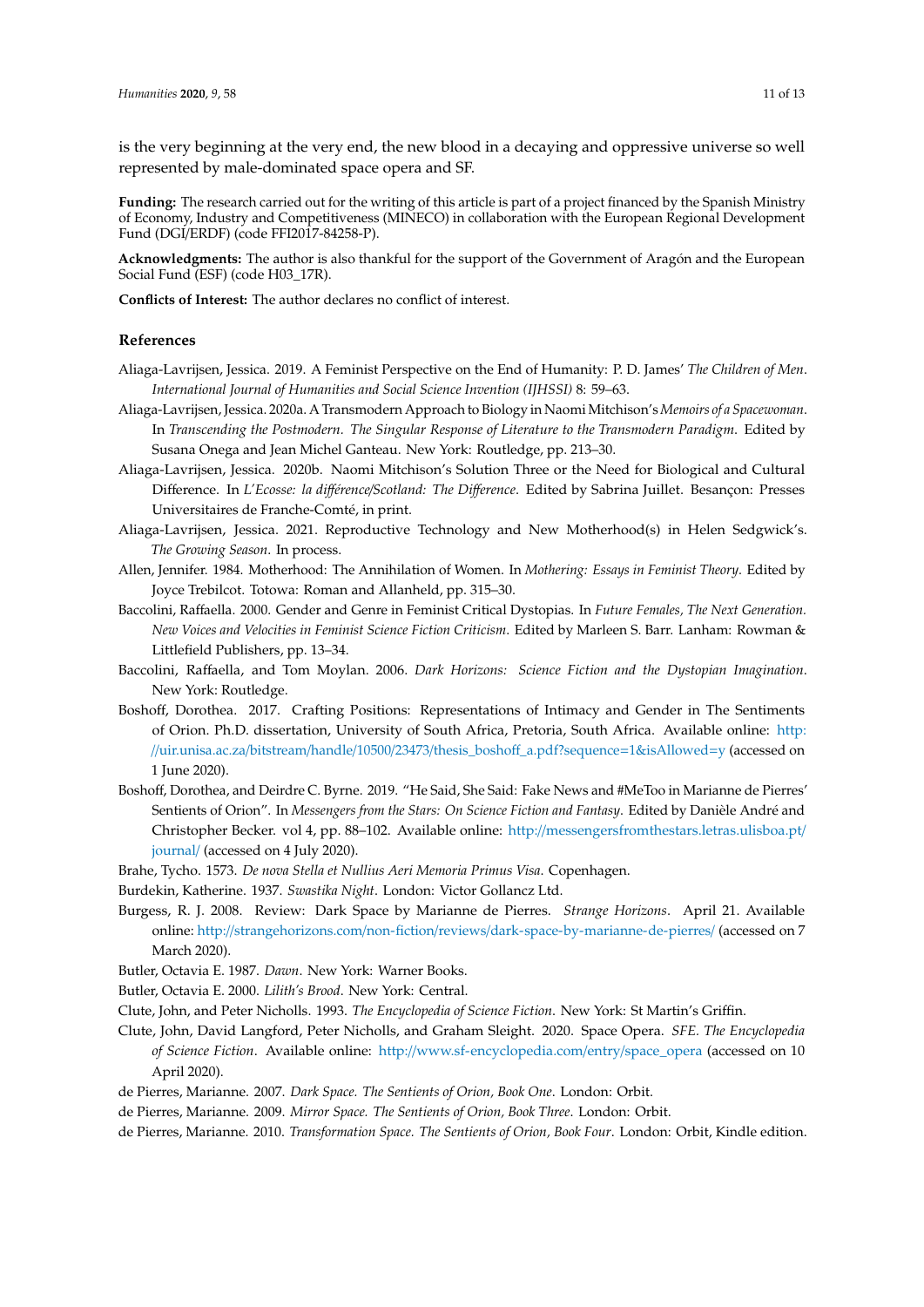- <span id="page-11-19"></span>Donawerth, Jane. 2006. Illicit Reproduction: Clare Winger Harris's 'The Fate of Posidonia'. In *Daughters of the Earth. Feminist Science Fiction in the Twentieth Century*. Edited by Justine Larbalestier. Middletown: Wesleyan University Press, pp. 20–35.
- <span id="page-11-21"></span>Douglas, Susan J., and Meredith W. Michaels. 2004. *The Mommy Myth: The Idealization of Motherhood and How it has Undermined Women*. New York: Free Press.

<span id="page-11-6"></span>Firestone, Shulamith. 1970. *The Dialectics of Sex: The Case for Feminist Revolution*. New York: Morrow.

- <span id="page-11-23"></span>Freeman, Andrea. 2015. 'First Food' Justice: Racial Disparities in Infant Feeding as Food Oppression. *Fordham Law Review* 83: 3053–87. Available online: https://ir.lawnet.fordham.edu/cgi/[viewcontent.cgi?article](https://ir.lawnet.fordham.edu/cgi/viewcontent.cgi?article=5112&context=flr)=5112& [context](https://ir.lawnet.fordham.edu/cgi/viewcontent.cgi?article=5112&context=flr)=flr (accessed on 2 May 2020).
- <span id="page-11-24"></span>Freeman, Andrea. 2018. U.S. Support of Formula over Breastfeeding is a Race Issue. *The Conversation*. July 24. Available online: https://theconversation.com/[u-s-support-of-formula-over-breastfeeding-is-a-race-issue-](https://theconversation.com/u-s-support-of-formula-over-breastfeeding-is-a-race-issue-99987)[99987](https://theconversation.com/u-s-support-of-formula-over-breastfeeding-is-a-race-issue-99987) (accessed on 2 May 2020).
- <span id="page-11-8"></span>Gidley, Jennifer M. 2017. *The Future: A Very Short Introduction*. Oxford: Oxford University Press.
- <span id="page-11-27"></span><span id="page-11-2"></span>Goldman, Marlene. 2005. *Rewriting Apocalypse in Canadian Fiction*. Montreal: McGill-Queen's University Press.
- Haldane, Charlotte F. 1926. *Man's World*. London: Chatto and Windus.
- <span id="page-11-3"></span>Hamilton, Cicely. 1928. *Lest Ye Die: A Story from the Past or of the Future*. New York: Charles Scribner's Sons.
- <span id="page-11-29"></span>Herrero, Dolores. 2017. Post-Apocalypse Literature in the Age of Unrelenting Borders and Refugee Crises Merlinda Bobis and Australian Fiction. *Interventions* 19: 948–61. [\[CrossRef\]](http://dx.doi.org/10.1080/1369801X.2017.1401949)
- <span id="page-11-17"></span>Indigenous News. 2003. Aboriginal Women Sterilised without their Consent: Report. December 5. Available online: https://www.abc.net.au/news/2003-12-05/[aboriginal-women-sterilised-without-their-consent](https://www.abc.net.au/news/2003-12-05/aboriginal-women-sterilised-without-their-consent/101008)/101008 (accessed on 11 June 2020).
- <span id="page-11-22"></span>Jones, Katherine M., Michael L. Power, John T. Queenan, and Jay Schilkin. 2005. Racial and Ethnic Disparities in Breastfeeding. *Brestfeeding Medicine* 10: 186–96. [\[CrossRef\]](http://dx.doi.org/10.1089/bfm.2014.0152) [\[PubMed\]](http://www.ncbi.nlm.nih.gov/pubmed/25831234)
- <span id="page-11-26"></span>Keller, Catherine. 1996. *Apocalypse Now and Then: Feminist Guide to the End of the World*. Minneapolis: Augsburg Fortress Publishers.
- <span id="page-11-28"></span>Kermode, Frank. 1968. *The Sense of an Ending. Studies in the Theory of Fiction*. Oxford: Oxford University Press.
- <span id="page-11-11"></span>Landeese, Ju. 2016. 2016 Snapshot: Marianne de Pierres. *Australian SF Snapshot Project.* Available online: [https:](https://austsfsnapshot.wordpress.com/tag/marianne-de-pierres/) //[austsfsnapshot.wordpress.com](https://austsfsnapshot.wordpress.com/tag/marianne-de-pierres/)/tag/marianne-de-pierres/ (accessed on 3 April 2020).
- <span id="page-11-13"></span><span id="page-11-0"></span>Le Guin, Ursula K. 1993. *The Language of the Night: Essays on Fantasy and Science Fiction*. New York: Perennial. Levy, Michael. 2008. Cyberpunk Versus the New Space Opera. *Voice of Youth Advocates* 31: 132–33.
- <span id="page-11-5"></span><span id="page-11-1"></span>Little, Judith A. 2007. *Feminist Philosophy and Science Fiction: Utopias and Dystopias*. New York: Prometheus Books. Macaulay, Rose. 1918. *What Not: A Prophetic Comedy*. London: Constable.
- <span id="page-11-15"></span>Martínez-Falquina, Silvia. 2019. "Louise Erdrich's Future Home of the Living God: Uncertainty, Proleptic Mourning and Relationality in Native Dystopia". *Atlantis: Journal of the Spanish Association of Anglo-American Studies* 41: 161–78. [\[CrossRef\]](http://dx.doi.org/10.28914/Atlantis-2019-41.2.08)
- <span id="page-11-12"></span>Meacham, Steve. 2011. Space Opera Supremo. *The Sydney Morning Herald*. July 24. Available online: https://[www.](https://www.smh.com.au/entertainment/books/space-opera-supremo-20110723-1hu10.html) smh.com.au/entertainment/books/[space-opera-supremo-20110723-1hu10.html](https://www.smh.com.au/entertainment/books/space-opera-supremo-20110723-1hu10.html) (accessed on 11 April 2020).
- <span id="page-11-7"></span>Merrick, Helen. 2009. *The Secret Feminist Cabal. A Cultural History of Science Fiction Feminisms*. Seattle: Aqueduct Press.

<span id="page-11-4"></span>Mitchison, Naomi. 1935. *We Have Been Warned*. London: Constable.

- <span id="page-11-14"></span>Mitchison, Naomi. 1962. *Memoirs of a Spacewoman*. London: Victor Gollancz Ltd.
- <span id="page-11-20"></span><span id="page-11-18"></span>Mitchison, Naomi. 1975. *Solution Three*. London: Dobson.
- Nies, Betsy. 2002. *Eugenic Fantasies: Racial Ideology in the Literature and Popular Culture of the 1920s*. New York: Routledge.

<span id="page-11-16"></span>Noyce, Philip. 2002. *Rabbit Proof Fence*.

- <span id="page-11-10"></span>O'Reilly, Andrea. 2014. Ain't I a Feminist?: Matricentric Feminism, Feminist Mamas, and Why Mothers Need a Feminist Movement/Theory of Their Own. Available online: https://mommuseum.org/[aint-i-a-feminist-matricentric](https://mommuseum.org/aint-i-a-feminist-matricentric-feminism-feminist-mamas-and-why-mothers-need-a-feminist-movementtheory-of-their-own/)[feminism-feminist-mamas-and-why-mothers-need-a-feminist-movementtheory-of-their-own](https://mommuseum.org/aint-i-a-feminist-matricentric-feminism-feminist-mamas-and-why-mothers-need-a-feminist-movementtheory-of-their-own/)/ (accessed on 16 March 2020).
- <span id="page-11-25"></span><span id="page-11-9"></span>O'Reilly, Andrea. 2016. *Matricentric Feminism: Theory, Activism, and Practice*. Bradford: Demeter Press. Perkins Gilman, Charlotte. 1915. *Herland*. New York: Pantheon Books.